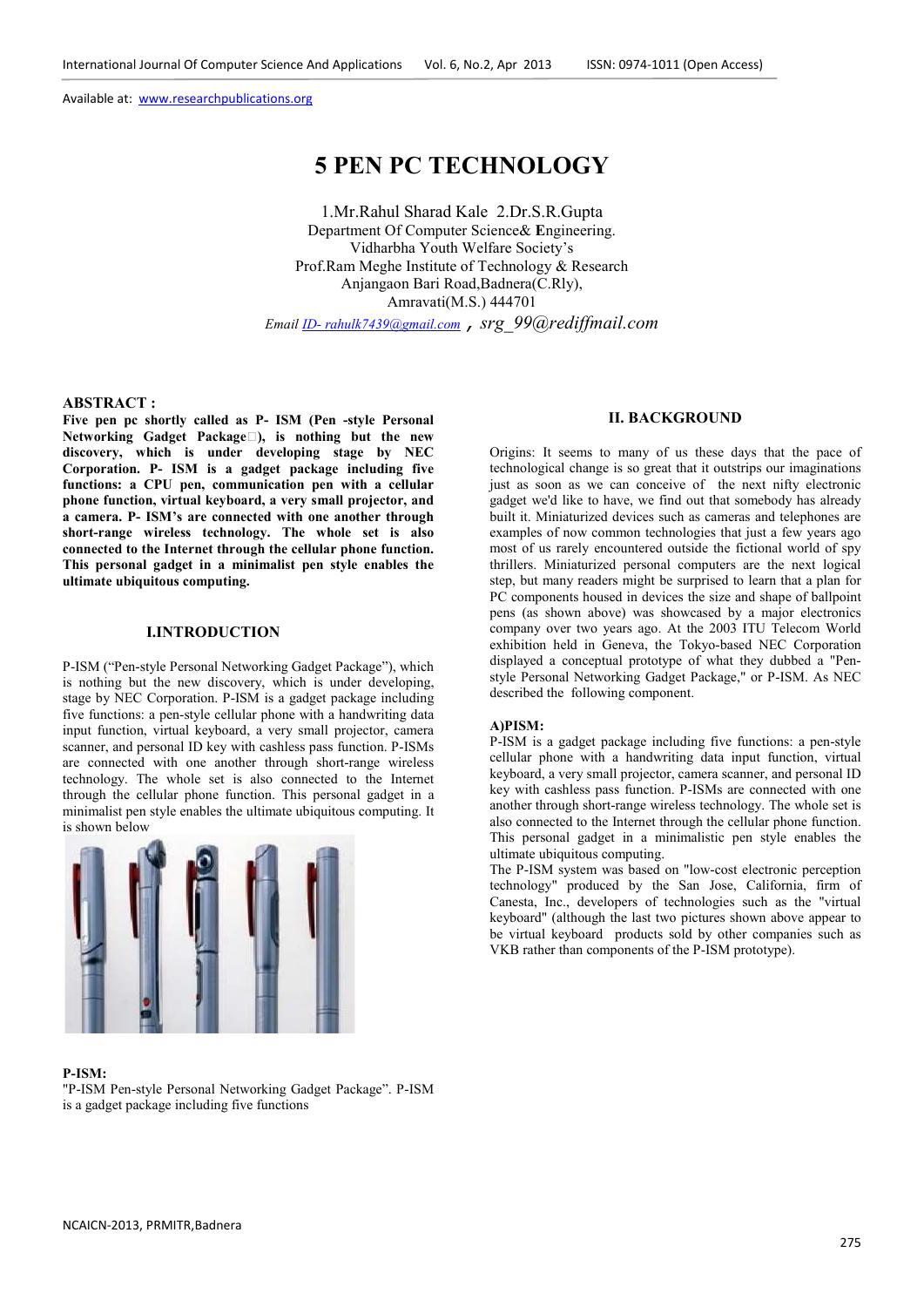**Figure 1 :-** Block diagram of P-ISM is shown below



key board

# **B) CPU pen:**

The functionality of the CPU is done by one of the pen. It is also known as computing engine.



 **Figure 2 :** CPU Pen

### **C) COMMUNCIATION PEN:-**

P-ISMs are connected with one another through short-range wireless technology. The whole set is also connected to the Internet through the cellular phone function. They are connected through Tri-wireless modes (Blue tooth, 802.11B/G, and Cellular) which are made small and kept in a small pen like device.

| Concept       | <b>Function</b>           | <b>Reliability</b> |
|---------------|---------------------------|--------------------|
| Component     |                           |                    |
| CPU Pen       | Computing Engine          | Open               |
| Communication | Cell Phone, Pressure      |                    |
| Pen           | <b>Sensitive Pointing</b> | Near Term          |
|               | Device, Pointer and ear   |                    |
|               | piece.Communications      |                    |
|               | using Bluetooth           |                    |
| Display       | LED Projector A4 Size     | Slightly           |
|               | Approx.1021 X 768         | <b>Father Out</b>  |
|               |                           | Than the           |
|               |                           | Phone and          |
|               |                           | Camera             |
| Keyboard      | Projected keyboard        | Slightly           |
|               | with                      | <b>Farther Out</b> |
|               | 3D IR Sensor              | Than the           |
|               |                           | Phone and          |
|               |                           | Camera             |
| Camera        | Digital Camera            | Near Term          |
| Based         | Battery Charger &         | Open               |
|               | mass storage              |                    |



 **Figure 3** : Communication Pen

In fact, no-one expects much activity on 802.11n installations until the middle of 2008. "Rolling out 802.11n would mean a big upgrade for customers who already have full Wi-Fi coverage, and would be a complex adds networks, for those who haven't. Bluetooth is widely used because we can able to transfer data or make connections without wires. This is very effective because we can able to connect whenever we need without having wires. They are used at the frequency band of 2.4 GHz ISM (although they use different access mechanisms).

Blue tooth mechanism is used for exchanging signal status information between two devices. This techniques have been developed that do not require communication between the two devices (such as Blue tooth's Adaptive Frequency Hopping), the most efficient and comprehensive solution for the most serious problems can be accomplished by silicon vendors. They can implement information exchange capabilities within the designs of the Blue tooth. The circuit diagram for the 802.11B/G is given below. It is nothing but also type of Blue tooth. Using this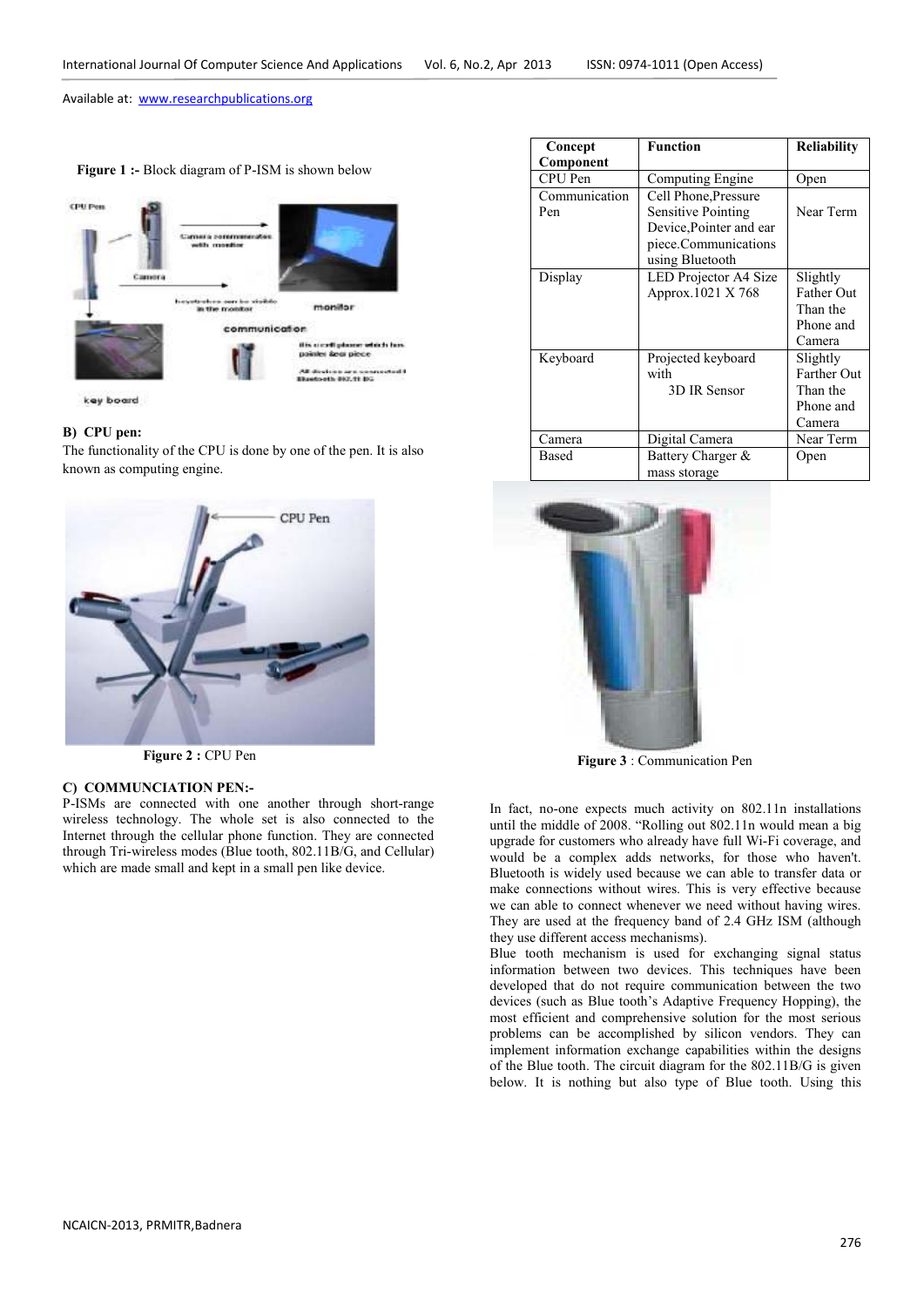connectivity we can also connect it with the internet and can access it anywhere in the world.



**Figure 4:** Block Diagram for Connectivity802.11B/G and Blue tooth:

#### **D) LED Projector:**

The role of monitor is taken by LED Projector which projects on the screen. The size of the projector is of A4 size. It has the approximate resolution capacity of 1024 X 768. Thus it is gives more clarity and good picture.



 **Figure 4**: LED Projector

#### **E) Virtual Keyboard:**

The Virtual Laser Keyboard (VKB) is the ULTIMATE new gadget for PC users. The VKB emits laser on to the desk where it looks like the keyboard having QWERTY arrangement of keys i.e., it uses a laser beam to generate a full-size perfectly operating laser keyboard that smoothly connects to of PC and Most of the handheld devices (PDA's, tablet PC's).The I-Tech laser keyboard acts exactly like any other "ordinary" keyboard[2.4]

## **Features of virtual keyboards are:**

- 1. VKB settings can be changed by Sound:
- 2. Controllable Virtual Keyboard sound effects (key clicks)
- 3. Connection: Connection to the appropriate Laptop/PC port
- 4. Intensity: Intensity of the projected Virtual Keyboard
- 5. Timeouts: coordinated timeouts to conserve the Virtual Keyboard's battery life
- 6. Sensitivity: adjustable sensitivity of the Virtual Keyboard

7. Auto-repeat: Allows the VKB to automatically repeat a key based on prescribed parameters.



 **Figure 6:** Virtual Keyboard

#### **F) Digital Camera:**

We had digital camera in the shape of pen .It is useful in video recording, video conferencing, simply it is called as web cam. It is also connected with other devices through Blue tooth. The major advantage it is small which is easily portable. It is a 360-Degree Visual Communication Device. We have seen video phones hundreds of times in movies. However, why can't we act naturally in front of videophone cameras? Conventional visual communications at a distance have been limited due to the display devices and terminals. This terminal enables showing of the surrounding atmosphere and group-to-group communication with a round display and a central super-wide-angle camera



**Figure 7 :** Digital Camera

#### **G) Battery:**

The most important part in the portable type of computer is its battery. Usually batteries must be small in size and work for longer time. It comes with a battery life of 6+. For normal use it can be used for 2 weeks. This 'pen sort of instrument' produces both the monitor as well as the keyboard on any flat surfaces from where you can carry out functions you would normally do on your desktop computer.